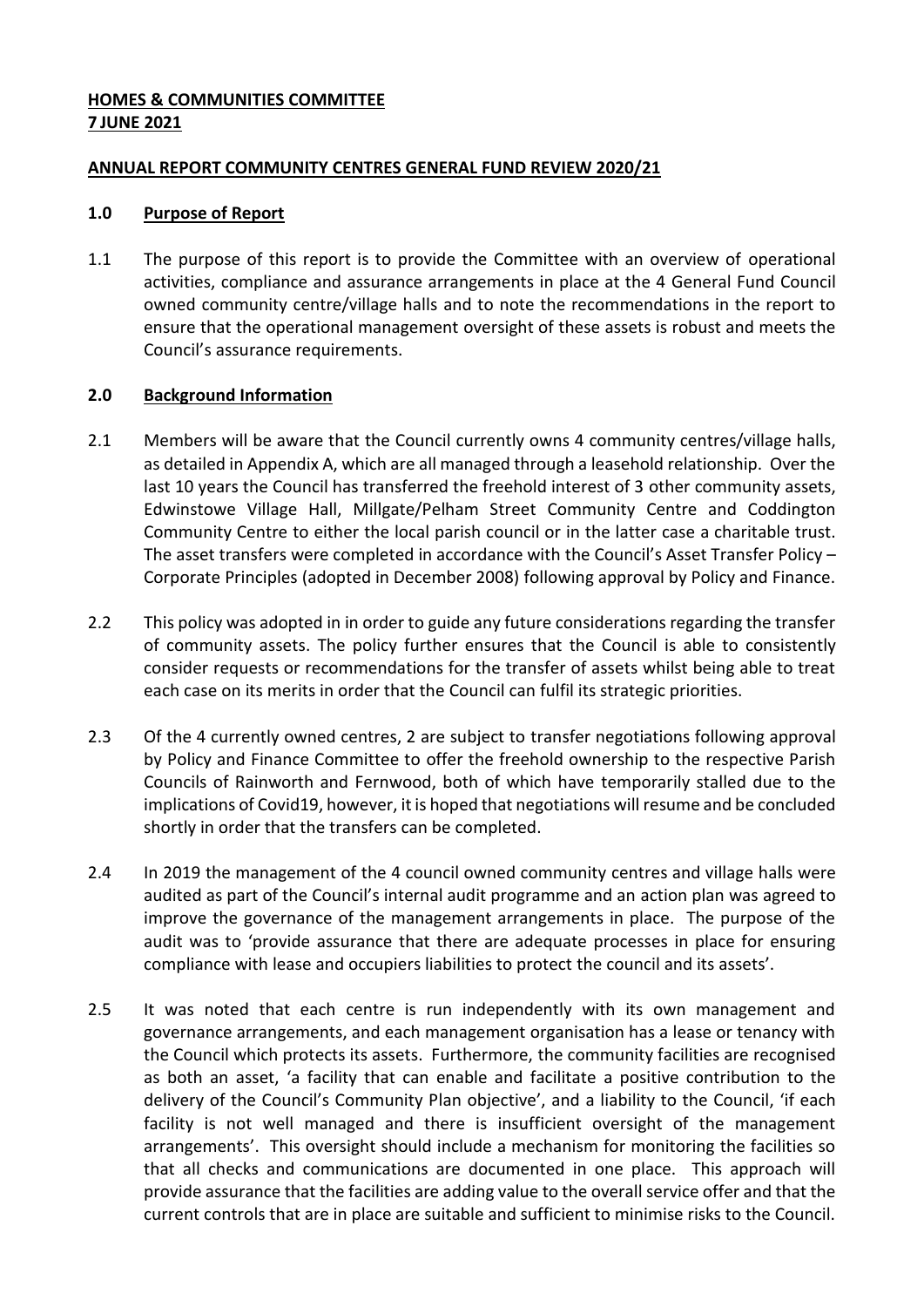- 2.6 Whilst there is an acceptance that the tenants are independent of the Council and should be allowed to manage the assets in an appropriate way, it is appropriate that there oversight from the Council through an agreed schedule of periodic checks to maintain compliance with legal and regulatory requirements which protects the interests of all parties
- 2.7 In response to the review undertaken by Internal Audit a robust approach to the management of health and safety, statutory compliance and operating assurances is now in place and a timetable of visits will be agreed with each centre and a summary of the discussion recorded and retained for audit and assurance purposes. This will extend to a set of performance measures agreed with each centre's management organisation which will be reviewed on a regular basis and reported to Homes and Community committee annually.
- 2.8 Maintenance of the centres, both reactive repairs and proactive improvement/replacement schemes will be managed co-ordinated and recorded by Corporate Property using a database which will enable greater visibility and transparency on building related matters. This will ensure that all necessary checks are undertaken in a timely manner and that records are maintained for assurance and reference purposes.
- 2.9 Unfortunately, due to the Pandemic, the 2020-2021 overall review can offer little meaningful information about income and usage as the centres were required to close for much of the year with permitted activity being limited in most instances. This has placed a significant strain on the finances of the centres which generally rely on income generation from user groups and hirers to cover operating costs. Fortunately for the centres, financial support was made available by the Council through various mechanism including Covid support grants in order to provide income to help maintain the solvency of the centres.

# **3.0 Proposals**

3.1 That committee notes the overview of operational activities, compliance and assurance arrangements currently in place at the 4 General Fund supported Council owned community centres/village halls and notes the recommendations in the report to ensure that the operational management oversight of these assets is robust and meets the Council's assurance requirements.

# **4.0 Equalities Implications**

4.1 There are no detrimental equalities implications associated with this report as all centres have an equalities statement that ensures that the facility is accessible to all sections of the community in accordance with its own governance documents. Compliance with the Equality Act 2010 in respect of the 9 protected characteristics will be part of the assurance process.

#### **5.0 Digital Implications**

5.1 There are no significant digital implications in respect of this proposal. The gathering of assurance data will, wherever possible, be shared and stored electronically as is currently the situation in respect of statutory checks. Each of the centre leads will work closely with Council officers to ensure that there is a regular flow of information between the two organisations in accordance with the Council's digital agenda and local digital declaration.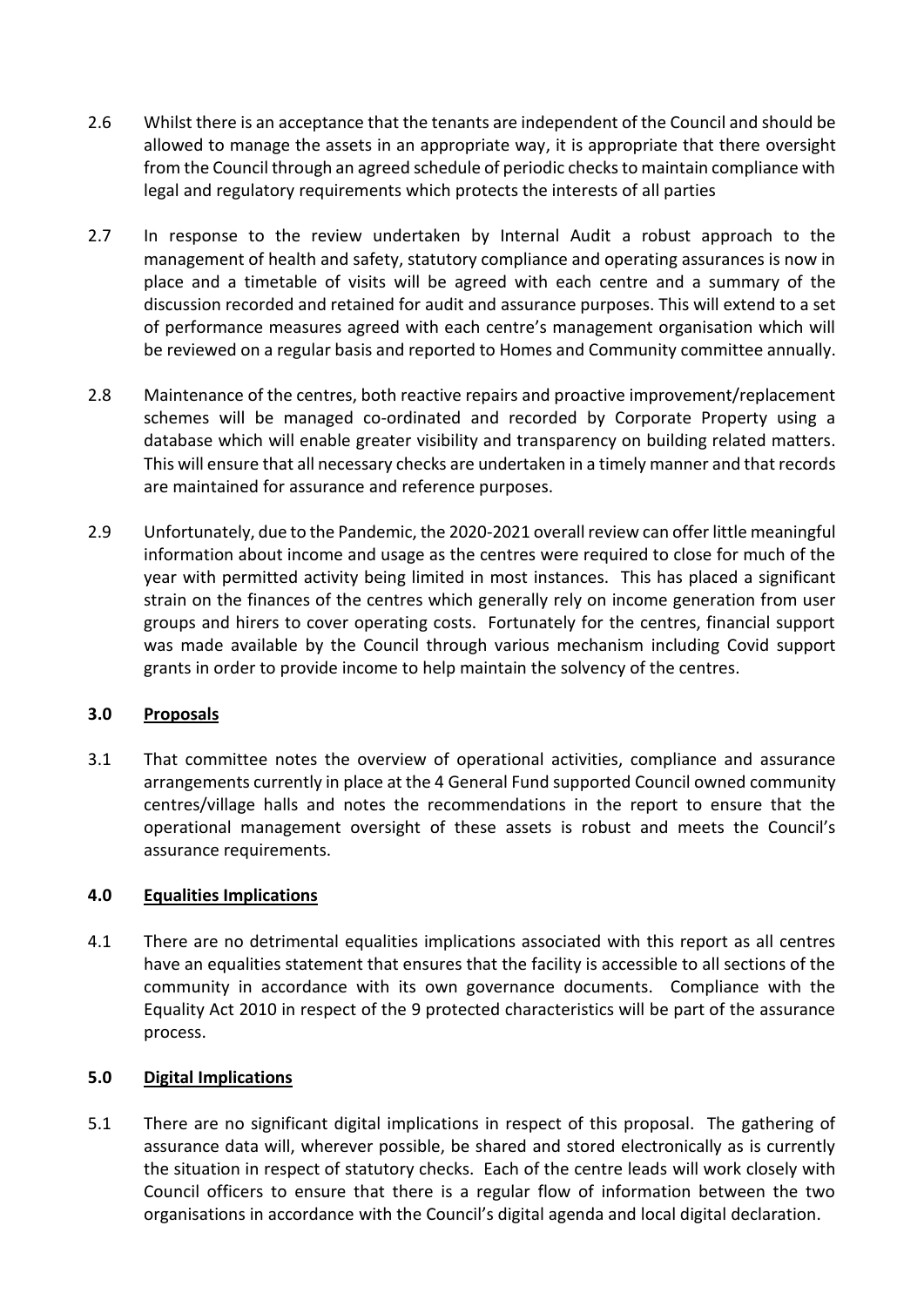## **6.0 Financial Implications FIN21-22/9741**

6.1 There are no additional financial implications arising as a result of this update report. The annual revenue budget for Neighbourhood Centres is sufficient to cover the costs associated with supporting the operational requirements of the centres to monitor compliance obligations.

## **7.0 Community Plan – Alignment to Objectives**

7.1 The services delivered through partner organisations make a significant contribution to the Council's Community Plan 2020 - 2023 objectives primarily 'create vibrant and self-sufficient local communities where residents look out for each other and actively contribute to their local area' and 'improve the health and wellbeing of local residents' through access to each centre's programme of activities which contribute to improving physical, social and psychological wellbeing.

# **8.0 RECOMMENDATION(S)**

- 8.1 It is recommended to Homes and Communities Committee that:
	- a) the report and Appendix A are noted; and
	- b) The annual review for 2021/2022 be presented to Committee in 2022.

#### **Reason for Recommendation(s)**

To enable the Council to monitor the annual performance of its community centres/village halls to ensure that there is suitable and sufficient assurance checks in place to reduce risks to the council and to protect the Council's assets and reputation whilst enabling the facilities to make a positive contribution to the delivery of the Council's Community Plan 2020 - 2023.

#### **Background Papers**

Nil

For further information please contact Andy Hardy – Health Improvement and Community Relations Manager on Ext 5708

Suzanne Shead Director – Housing, Health and Wellbeing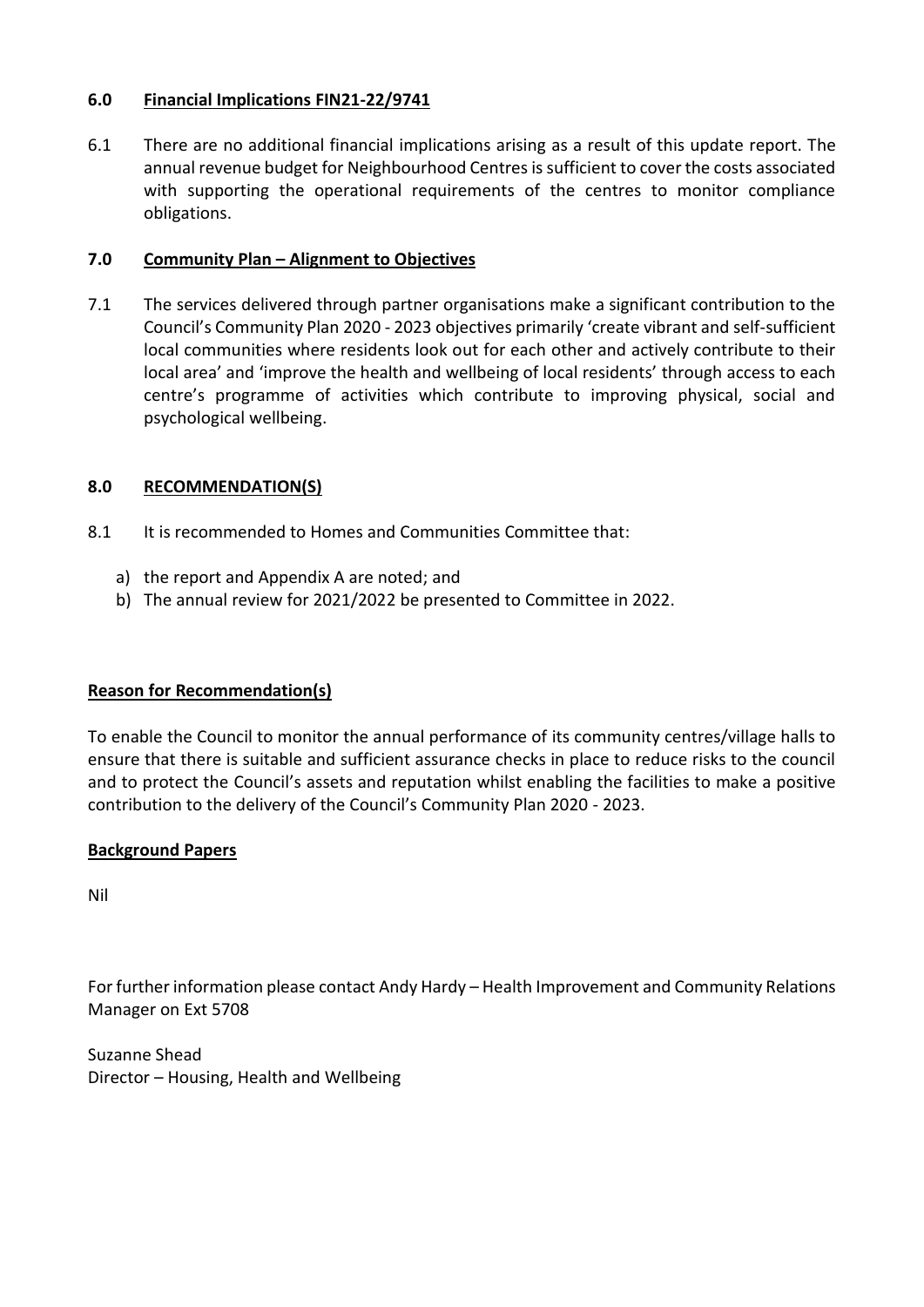| <b>Centre</b>          | <b>Bridge Community Centre</b>                                                                                                                                                                                                                                                                                                                                                                                                                                     |
|------------------------|--------------------------------------------------------------------------------------------------------------------------------------------------------------------------------------------------------------------------------------------------------------------------------------------------------------------------------------------------------------------------------------------------------------------------------------------------------------------|
| <b>Year Built</b>      | 1978                                                                                                                                                                                                                                                                                                                                                                                                                                                               |
| <b>Management Body</b> | <b>Bridge Community Association</b>                                                                                                                                                                                                                                                                                                                                                                                                                                |
| <b>Status</b>          | Charitable Trust Reg No. 509315                                                                                                                                                                                                                                                                                                                                                                                                                                    |
| <b>Purpose</b>         | Education/training/advancement of health or saving of lives/religious                                                                                                                                                                                                                                                                                                                                                                                              |
|                        | activities/arts/culture/heritage/science/amateur sport/economic                                                                                                                                                                                                                                                                                                                                                                                                    |
|                        | community development/employment - provides human                                                                                                                                                                                                                                                                                                                                                                                                                  |
|                        | resources/buildings/facilities/open space                                                                                                                                                                                                                                                                                                                                                                                                                          |
| <b>Lease Details</b>   | 99 years from 5/12/79                                                                                                                                                                                                                                                                                                                                                                                                                                              |
| <b>Overall Summary</b> | In the last year we have seen a drop from being able to confidently pay                                                                                                                                                                                                                                                                                                                                                                                            |
|                        | all our own bills through the rental of our hall to 36 registered groups                                                                                                                                                                                                                                                                                                                                                                                           |
|                        | and an average footfall of 850 people per week to 0 income and footfall.                                                                                                                                                                                                                                                                                                                                                                                           |
|                        | The gap in lockdowns did help slightly but our biggest groups where we<br>see main income could not restart only 5 groups were able to run and 3<br>of those were community ventures so are not charged and run off<br>donations. Thankfully, our utility bills showed a reduction due to a<br>decrease in usage and grants were made available which have saved us<br>from certain closure.<br>We hope to reintroduce our community groups and rented groups over |
|                        | the next 2 months and be back to "normal" by August 2022.                                                                                                                                                                                                                                                                                                                                                                                                          |

| <b>Centre</b>          | Fernwood Village Hall                                                                                                                                                                                                                                                                                                                                                                                                                                                                                                                  |
|------------------------|----------------------------------------------------------------------------------------------------------------------------------------------------------------------------------------------------------------------------------------------------------------------------------------------------------------------------------------------------------------------------------------------------------------------------------------------------------------------------------------------------------------------------------------|
| <b>Year Built</b>      | 2008                                                                                                                                                                                                                                                                                                                                                                                                                                                                                                                                   |
| <b>Management Body</b> | Fernwood Parish Council                                                                                                                                                                                                                                                                                                                                                                                                                                                                                                                |
| <b>Status</b>          | Parish Council                                                                                                                                                                                                                                                                                                                                                                                                                                                                                                                         |
| <b>Purpose</b>         | Village hall provision to provide a place for local community groups to                                                                                                                                                                                                                                                                                                                                                                                                                                                                |
|                        | meet and engage in various community based activities.                                                                                                                                                                                                                                                                                                                                                                                                                                                                                 |
| <b>Lease Details</b>   | 40 years from 22/09/08                                                                                                                                                                                                                                                                                                                                                                                                                                                                                                                 |
| <b>Overall Summary</b> | The legal work between Newark and Sherwood District Council and                                                                                                                                                                                                                                                                                                                                                                                                                                                                        |
|                        | Fernwood Parish Council has commenced and terms for the transfer of                                                                                                                                                                                                                                                                                                                                                                                                                                                                    |
|                        | the freehold of the building are under negotiation. This has been very                                                                                                                                                                                                                                                                                                                                                                                                                                                                 |
|                        | slow though and the Parish Council would appreciate NSDC's assistance                                                                                                                                                                                                                                                                                                                                                                                                                                                                  |
|                        | with completing the transaction over the next few months.                                                                                                                                                                                                                                                                                                                                                                                                                                                                              |
|                        | The hall was closed due to National lockdown and restrictions for long<br>periods but opened in a Covid secure manner as soon as was permitted.<br>The government grant scheme has helped us get through this period and<br>we have taken the opportunity to do lots of decorating and improving<br>the energy efficiency of the hall with better loft installation. Our regular<br>hirers that have returned have been great, following our risk assessment<br>and Covid 19 special conditions to keep everyone using the building as |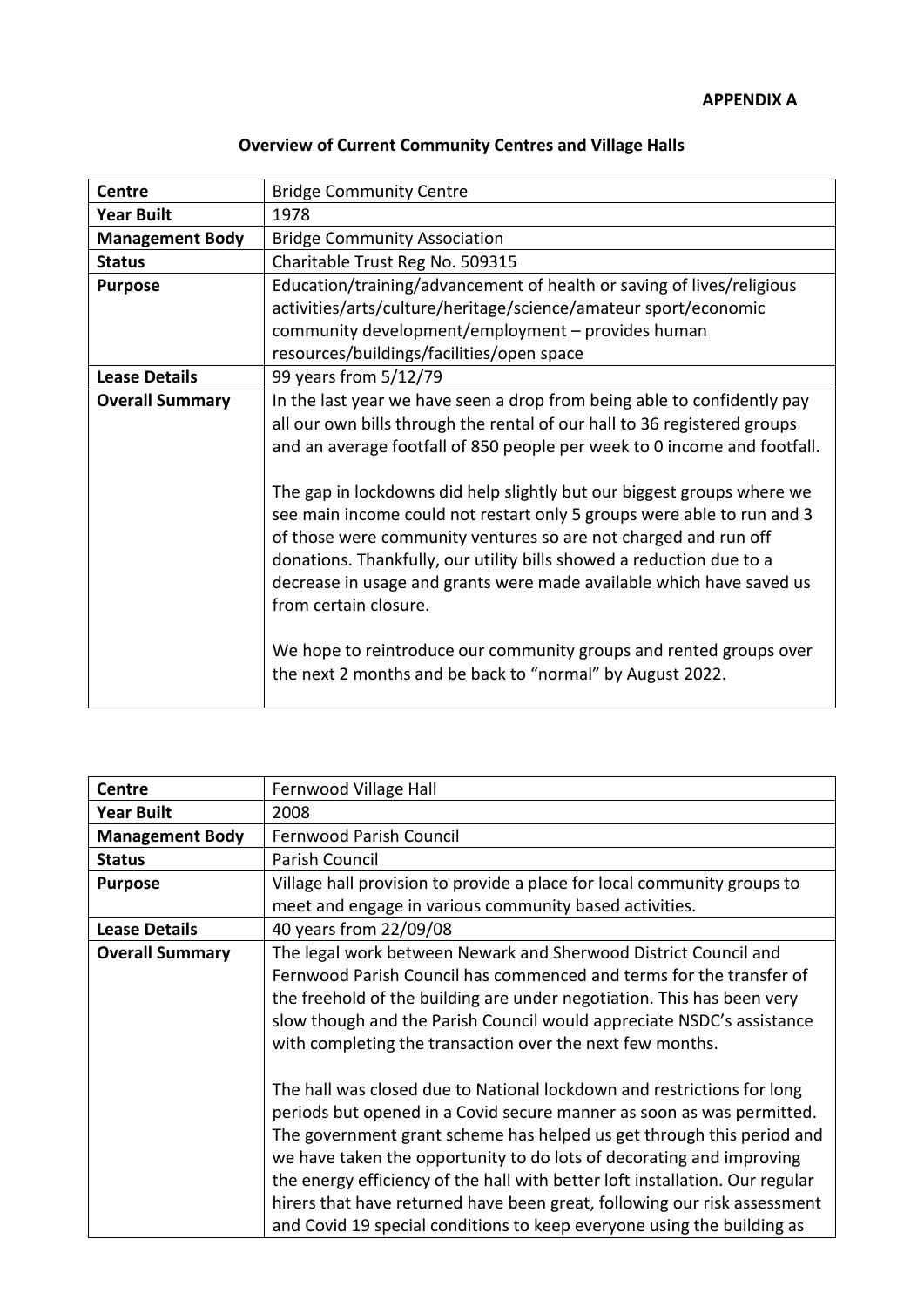| safe as possible during the pandemic. ACRE guidance has really helped us<br>with this.                                                                                                                                                                                                                                                                     |
|------------------------------------------------------------------------------------------------------------------------------------------------------------------------------------------------------------------------------------------------------------------------------------------------------------------------------------------------------------|
| During the lockdown we used the down time to decorate the hall and<br>make some improvements such as improving the loft installation and<br>installing bike racks to help with our new Environmental Policy for the<br>hall.                                                                                                                               |
| The Parish Council's strategic plan includes taking ownership of the<br>village hall and developing this as a community hub of the Parish. We are<br>looking into extending/adapting the hall to better meet the needs of the<br>community and use the space more effectively. This will include<br>consultation with the community and users of the hall. |
| We thank colleagues at NSDC for all their support'.                                                                                                                                                                                                                                                                                                        |

| <b>Centre</b>          | Rainworth Village Hall                                                                                                                                                                                                                                                                                                                                                                                                                                                                                                                                                                                                                                                                                                                                                                                                                                                                                                                                                                                                                                                                                                                                                                                                                   |
|------------------------|------------------------------------------------------------------------------------------------------------------------------------------------------------------------------------------------------------------------------------------------------------------------------------------------------------------------------------------------------------------------------------------------------------------------------------------------------------------------------------------------------------------------------------------------------------------------------------------------------------------------------------------------------------------------------------------------------------------------------------------------------------------------------------------------------------------------------------------------------------------------------------------------------------------------------------------------------------------------------------------------------------------------------------------------------------------------------------------------------------------------------------------------------------------------------------------------------------------------------------------|
| <b>Year Built</b>      | 1936                                                                                                                                                                                                                                                                                                                                                                                                                                                                                                                                                                                                                                                                                                                                                                                                                                                                                                                                                                                                                                                                                                                                                                                                                                     |
| <b>Management Body</b> | Rainworth Village Hall Management Committee via Rainworth PC                                                                                                                                                                                                                                                                                                                                                                                                                                                                                                                                                                                                                                                                                                                                                                                                                                                                                                                                                                                                                                                                                                                                                                             |
| <b>Status</b>          | Registered Charity No. 1092122                                                                                                                                                                                                                                                                                                                                                                                                                                                                                                                                                                                                                                                                                                                                                                                                                                                                                                                                                                                                                                                                                                                                                                                                           |
| <b>Purpose</b>         | General charitable purposes/arts/culture/heritage/science/amateur                                                                                                                                                                                                                                                                                                                                                                                                                                                                                                                                                                                                                                                                                                                                                                                                                                                                                                                                                                                                                                                                                                                                                                        |
|                        | sport - provides buildings/facilities/open space/services                                                                                                                                                                                                                                                                                                                                                                                                                                                                                                                                                                                                                                                                                                                                                                                                                                                                                                                                                                                                                                                                                                                                                                                |
| <b>Lease Details</b>   | 99 years from 11/09/92                                                                                                                                                                                                                                                                                                                                                                                                                                                                                                                                                                                                                                                                                                                                                                                                                                                                                                                                                                                                                                                                                                                                                                                                                   |
| <b>Overall Summary</b> | Use of the village hall was decimated during the last financial year due to<br>the impacts of Covid, a majority of the hall's staff members were<br>furloughed and a limited staffing resource retained to keep the hall<br>functioning and compliant with health and safety requirements during<br>the periods of lockdown.<br>When the hall was able to re-open for limited group use it did so in a<br>Covid secure way with approved safe systems of work in place following<br>a Covid risk assessment. Due to the type of bookings that the hall<br>attracts income levels were severely impacted and without grant support<br>from Gov't Covid grants, and financial support from Newark and<br>Sherwood District Council and Rainworth Parish Council the hall would<br>have closed.<br>Although some costs were made during the periods of lockdown and<br>closure other costs escalated in terms of putting in place additional<br>measures such as cleaning and PPE and upgrades to meet the<br>compliance requirements. Progress with the proposed transfer was<br>pause during the pandemic and needs to be revisited when the current<br>situation improves to a point where the hall can resume its community<br>purpose. |